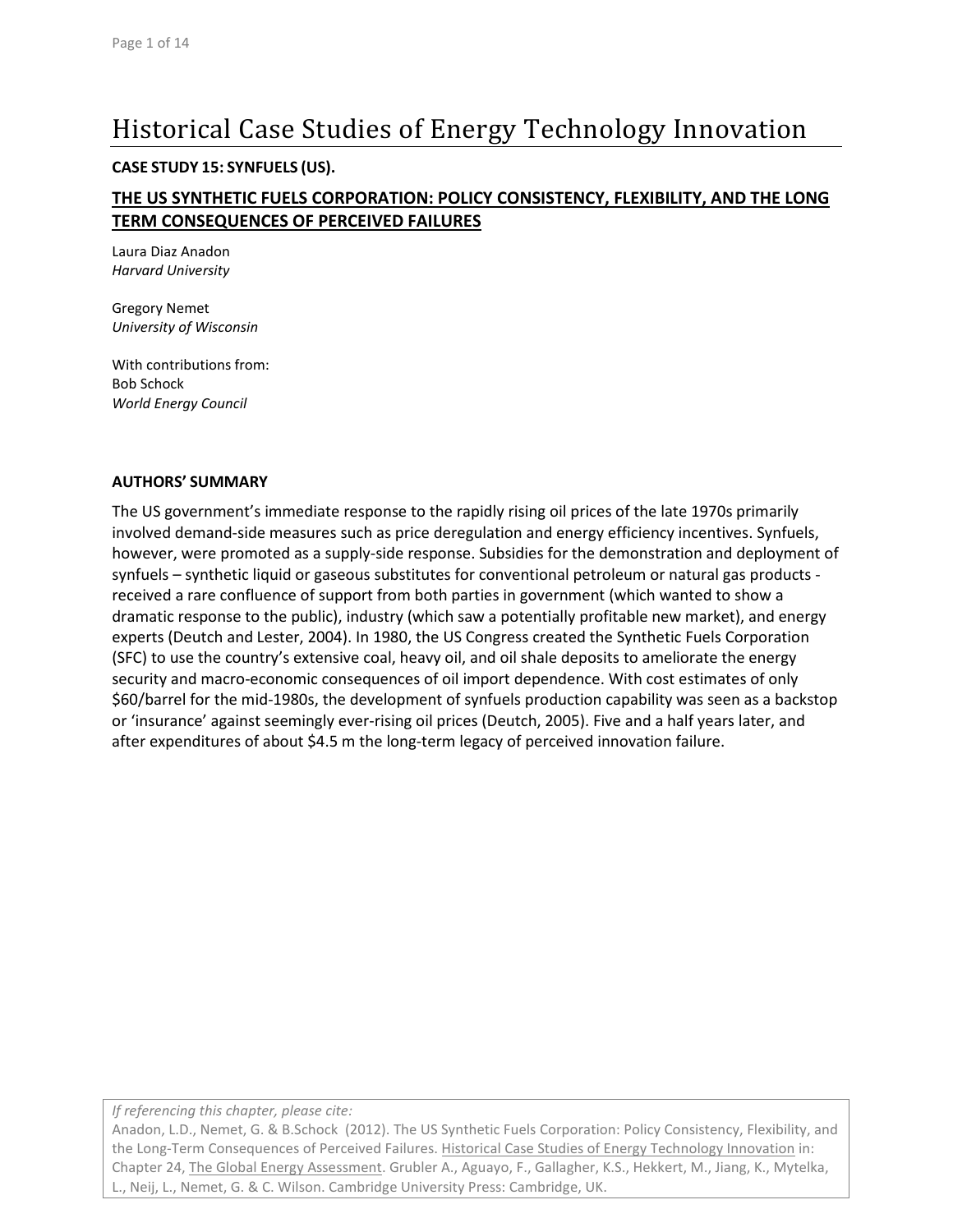# **1 INTRODUCTION**

Following the Iranian Revolution in 1979, oil prices doubled and eventually rose from about \$14/barrel to \$40/barrel (in 2008\$). As shown i[n Figure 1,](#page-1-0) the US Department of Energy (DoE) projected that oil prices would continue climbing to \$80-100/barrel by the mid-1990s [\(EIA, 2008\)](#page-12-0). And "Project Independence", President Nixon's plan to end oil imports by 1980, was widely acknowledged to have failed.



<span id="page-1-0"></span>**FIGURE 1. COST OF US OIL IMPORTS AND SELECTED WORLD OIL PRICE FORECASTS.** NOTES: OIL IMPORT COSTS AND FORECASTS ARE EXPRESSED IN 2008 US\$ (EIA, [2010A\)](#page-12-1). OIL PRICE FORECASTS FROM THE EARLY 1980S ARE BY THE US ENERGY INFORMATION ADMINISTRATION (EIA, [2010B\)](#page-12-2).

This was the backdrop for the 1980s Synthetic Fuels programme in the US. Synthetic fuels - synfuels - are liquid or gaseous substitutes for conventional petroleum or natural gas products, and in this context are derived from fossil fuels such as coal, shale or tar sands, rather than from biomass. A federally-funded R&D programme on synfuels dated back to the 1960s, and was revitalized during Project Independence with a focus mainly on pilot plants. In 1980, the US Congress passed the Energy Security Act which, among other things, created the Synthetic Fuels Corporation (SFC) and authorized \$12.2 billion (in 1980 US\$) for its first phase of operation. An expected second phase of operation never took place.

In the 1970s, both fiscal conservatives and environmentalists had opposed the creation of a large-scale government programme supporting the commercialization of synfuels because of production cost uncertainties at a commercial scale and environmental impacts of the processes involved. This strong opposition disintegrated in the face of high oil prices in 1979 and the introduction of federal incentives for other alternative sources of energy (including solar and bioenergy).

The SFC's ambitious mandate was to achieve production of 0.5 million barrels per day by 1987, and 2 million barrels per day by 1992, equivalent to the replacement of over one quarter of US crude oil and petroleum product imports [\(EIA, 2010b\)](#page-12-2). To achieve these goals, the SFC was to support private sector projects selected through a competitive bidding process, or by directly negotiating financial contracts for specific projects using production price guarantees, purchase agreements, as well as loan instruments and guarantees [\(Rothberg, 1983\)](#page-12-3). Commercial and technical viability were the most important selection criteria, but the SFC also took a technology's long-term prospects and environmental impacts into

#### *If referencing this chapter, please cite:*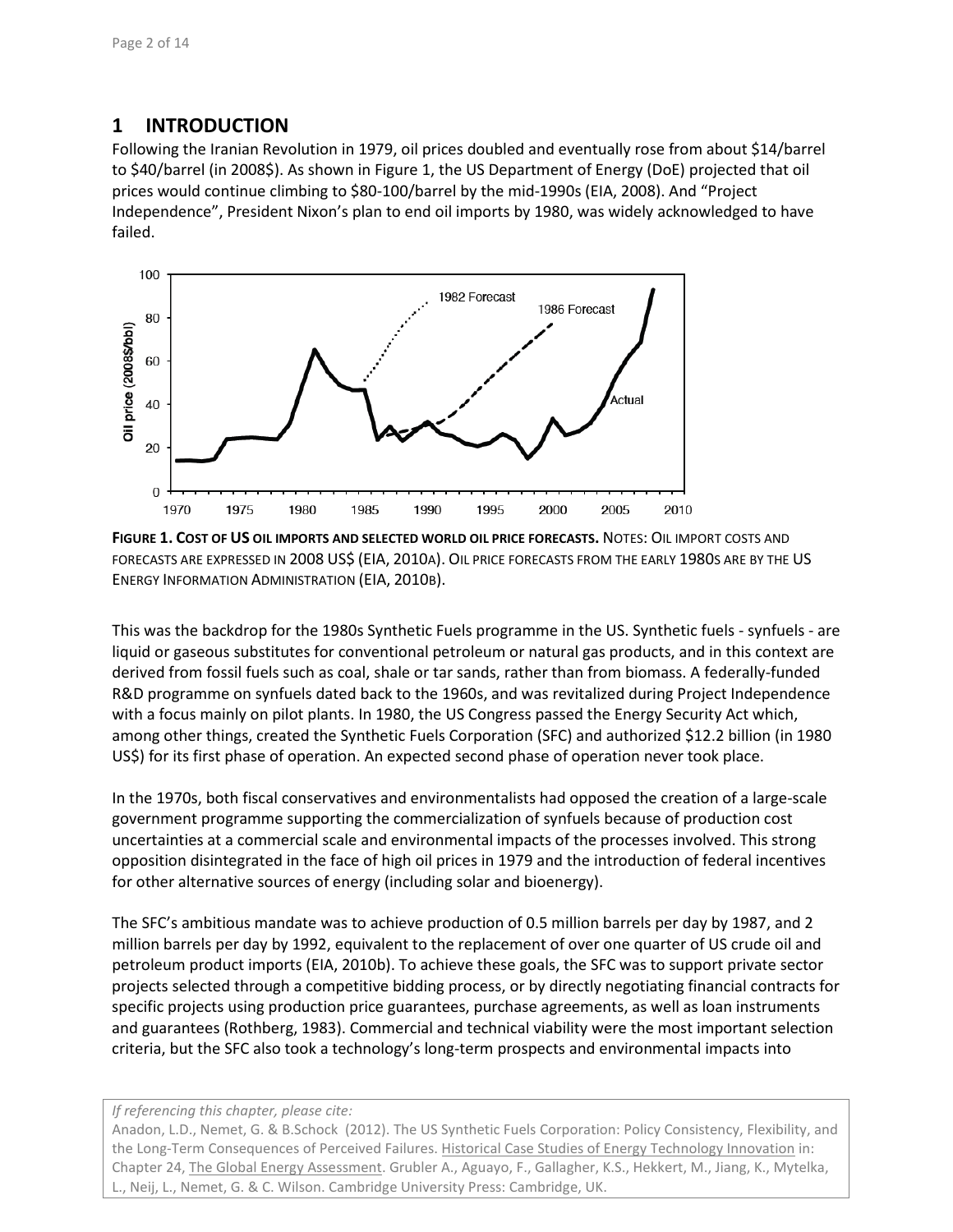consideration. Contracts issued effectively created small market niches for synfuel project outputs, with the US Department of Defense as a principal purchaser.

The SFC was structured as a quasi-governmental organization unlike other federal agencies: its salaries were higher and operated under a different model, and its budget was not subject to the yearly appropriations process. This structure was in part motivated by the US Congress' lack of faith in the DoE's capability to run large projects. DoE had already funded synfuel pilot projects that many perceived to have been unsuccessful (e.g., the Project Gasoline and  $CO<sub>2</sub>$  Acceptor pilot projects, see [Figure 2\)](#page-3-0). In addition, Congress hoped to insulate the operation from volatilities in the annual budget processes and use a model that would appear credible to the private sector [\(Deutch and Lester, 2004\)](#page-11-0).

Over its 4 years of operation from 1982-1986, the SFC issued 9 separate solicitations requesting proposals for financial assistance to aid the construction and/or operation of synfuels projects, and received about one hundred distinct proposals [\(Cohen and Noll, 1991\)](#page-11-2). During its first year of operation, the SFC gave loan guarantees for two shale projects and a heavy oil project, and provided price guarantees for two coal gasification projects [\(Herrick, 2002\)](#page-12-4). Initially, these projects met project cost and schedule targets. However, once oil prices started to plummet in 1985 (see [Figure 2\)](#page-3-0), the cost of producing synfuels became considerably greater than their market value and serious discussions began about the continuation of the SFC. Then in 1986, the SFC was terminated.

## **2 SYNTHETIC FUEL PROGRAMMES IN THE US**

### **2.1 Early History (1925-1978)**

The Synthetic Fuel Corporation (SFC) built on a long-standing, federally-funded synfuels development programme. Between 1925 and 1956, the Bureau of Mines had conducted exploratory research and built small test units. Germany's production of synfuels from coal during World War II motivated Congress to pass the "Synthetic Liquid Fuels Act" in 1944 for the construction and operation of demonstration plants to produce synthetic liquid fuels from coal, oil shales, and agricultural and forestry products. This early phase of research and experimentation was characterized by technical difficulties and escalating and wide-ranging cost estimates. Two small pilot plants were built but subsequently shut down in the early 1950s as the cost of synfuel development became too high for the government to bear [\(US DOE, 2010a\)](#page-13-0).

In 1960, the Office of Coal Research was created to find new markets for the politically powerful coal industry and promote the utilization of domestic coal resources in the face of dwindling supplies of oil and gas [\(Cohen and Noll, 1991\)](#page-11-2). This newly institutionalised programme started by supporting research and pilot projects on two processes: coal liquefaction, and coal gasification (se[e Figure 2\)](#page-3-0). Coal liquefaction consists of the production of liquids such as gasoline, methanol, and fuel oil from coal either directly (e.g., pyrolysis) or indirectly via coal gasification (producing gas from coal). In both cases, the hydrogen-to-carbon ratio in coal is increased in the liquid synfuels by putting coal in a hydrogen atmosphere, sometimes in the presence of catalysts, and using elevated temperatures and pressures. Coal gasification to produce natural gas substitutes rather than liquid fuels was also supported given the importance of increasingly expensive natural gas used in residential and commercial heating as well as industrial process heat and feedstock.

#### *If referencing this chapter, please cite:*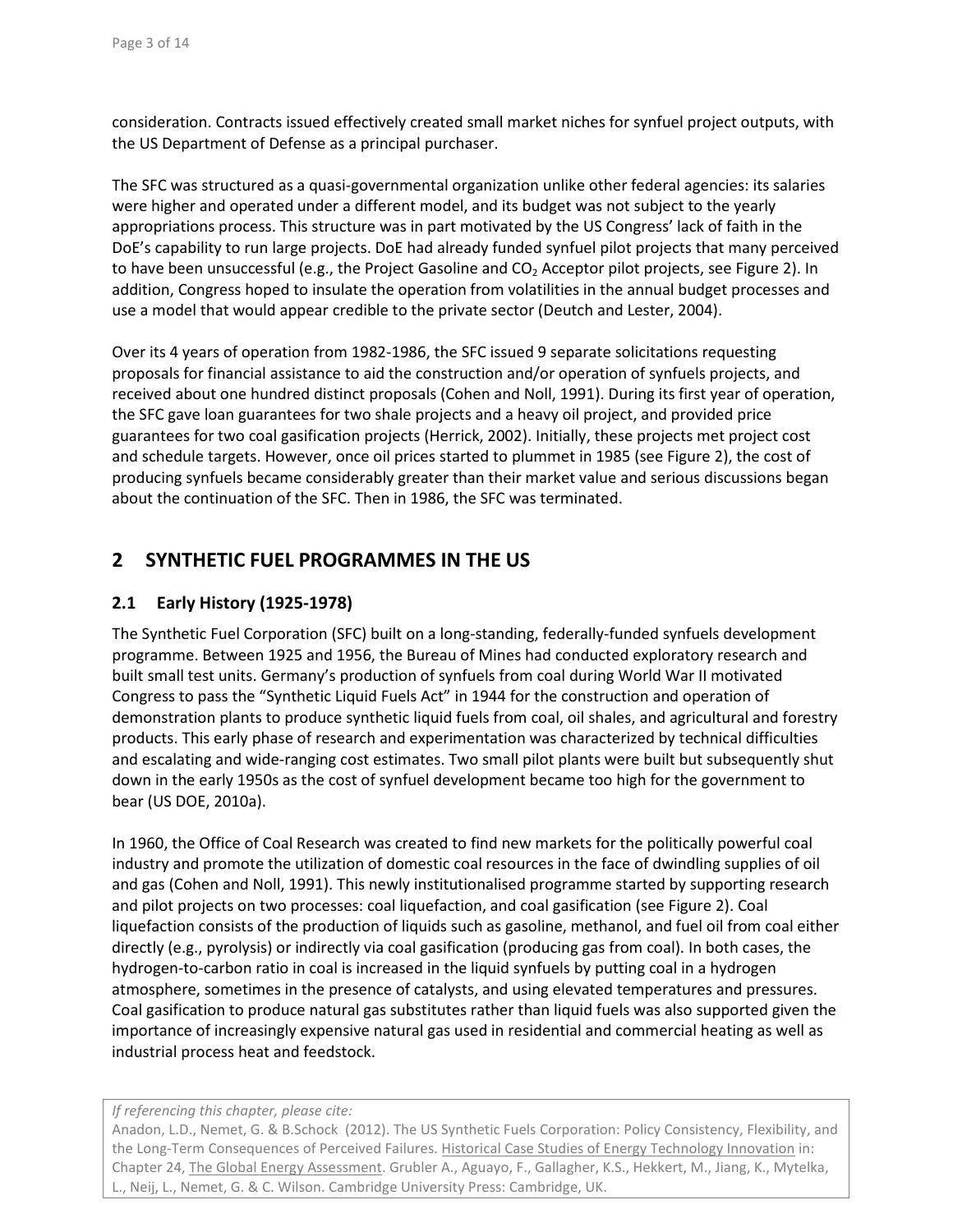Attempts to scale up liquefaction and gasification projects from pilot plants to commercial scales faced several challenges, including: moving and processing large amounts of coal (solids handling), building components and large reactors to withstand high pressures and temperatures, refining or upgrading raw coal to liquids or to gas products, and dealing with large amounts of waste materials. These challenges were exacerbated by the programme's support for unproven direct liquefaction processes over a proven indirect liquefaction process using the Lurgi gasifier. This was possibly due to the latter's incompatibility with Eastern coals.



(1) Design complexities. Pilot operated only briefly in 1977, 1978 and 1979. Pilot scale was 120 tons coal/day.

(2) Costs twice as large as those of deregulated natural gas price. Pilot scale of 75 tons coal/day. Demonstration design was for 7,300 tons coal/day.

(3) Gasoline never produced, problems with all components. Pilot scale plant was 20 tons coal/day.

(4) Major cost overruns (greater than a factor of 2) were found. Performance shortfalls were predicted. The size of the demo plant was going to be 6,700 tons coal/day or about 20,000 barrels per day of oil equivalent. The pilot scale plant was 50 tons coal/day.

(5) Low yield and high sulfur content. Pilot scale was 25 tons coal/day.

(6) Twice as long to design and build, and 66% more expensive. Pilot scale was 250-600 tons coal/day, or 1,400 barrels per day of oil equivalent

(7) Conceptual design was never completed. Caking problems not solved. Demo plant design was 50,000 tons coal/day.

(8) Long delay in design and construction and cost overrun of 50%. Pilot scale was about 250 tons coal/day and 500 barrels per day of oil equivalent.

<span id="page-3-0"></span>**FIGURE 2. MAJOR COAL GASIFICATION AND LIQUEFACTION PROJECTS IN THE US (1962-1986).** NOTES: PROJECTS WERE SUPPORTED BY THE OFFICE OF COAL RESEARCH (1960-1974), THE ENERGY RESEARCH AND DEVELOPMENT AGENCY (1974-1978), AND THE DEPARTMENT OF ENERGY (1978-1980), BEFORE THE CREATION OF THE SYNTHETIC FUELS CORPORATION IN 1980. THE TIMING OF THE PROJECTS IS APPROXIMATE. DATA SOURCED FROM: [BOHN ET AL.,](#page-11-3) 1980; [COHEN AND NOLL,](#page-11-2) 1991; [DRAVO CORP.,](#page-11-4) 1976; [EDGAR,](#page-11-5) 1983A; [EDGAR,](#page-11-6) 1983B.

Cost overruns were endemic, indicating the severe difficulties with projecting costs at commercial scale. The Office of Coal Research (as later with DoE) persistently under-estimated the costs of unproven US gasification and direct liquefaction processes at levels below those of proven European processes (Cohen and Noll 1991). Figure 3 shows that between 1973 and 1977, the Lurgi fixed bed gasifier, a proven technology in places as varied as Germany, South Africa, the United Kingdom, Pakistan, and Korea [\(Blazek et al., 1979\)](#page-11-7), was expected to be more expensive than newer unproven processes in the

*If referencing this chapter, please cite:*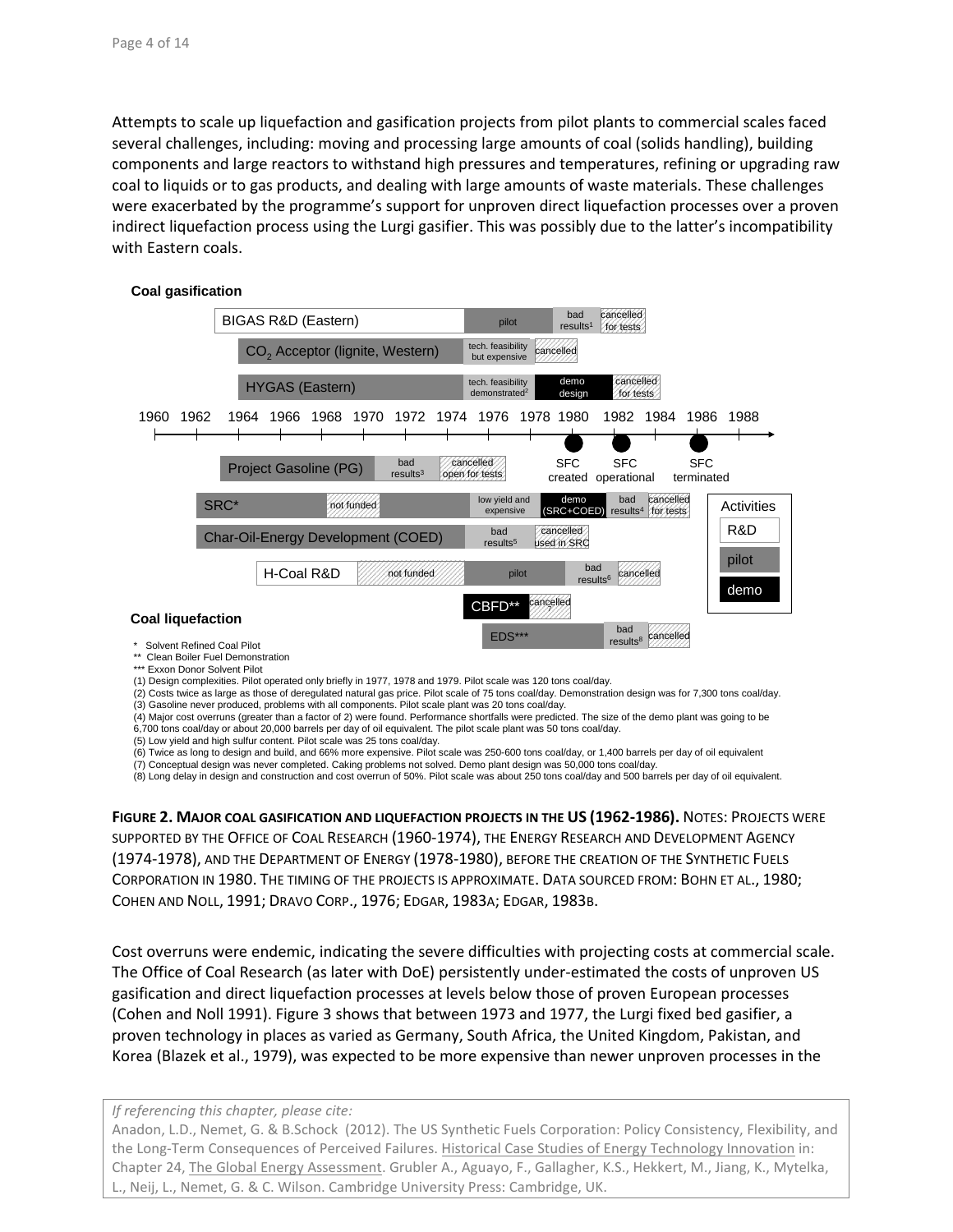US such as BIGAS,  $CO<sub>2</sub>$  Acceptor, and HYGAS. Only in 1978 did the expected cost of deploying the proven Lurgi technology in the US fall to within the range of these newer processes. The same trend occurred in cost estimates for coal liquefaction. A RAND report attributed the almost 5-fold increase in costs between 1971 and 1977 principally to "improved cost estimating capability" based on more detailed engineering designs and more operational experience [\(Hederman, 1978\)](#page-12-5).



**FIGURE 3. ESTIMATES OF SYNGAS PRODUCTION COSTS (1969-1978).** NOTES: ESTIMATES FROM THE TECHNICAL LITERATURE AND GOVERNMENT REPORTS OF THE COST IN \$ PER MILLION BTU OF PRODUCING SYNGAS FROM COAL USING DIFFERENT PROCESSES. SYMBOLS IN GREY REPRESENT ESTIMATES OF NEW PROCESSES ONLY AVAILABLE AT THE PILOT STAGE. SYMBOLS IN BLACK REPRESENT ESTIMATES (STARTING IN 1973) OF THE LURGI PROCESS THAT WAS ALREADY COMMERCIAL. DATA SOURCED FROM: [Cohen and Noll, 1991,](#page-11-2) TABLE 10A-2**.**

## **2.2 From Opposition to a Coalition of Support (1973-1980)**

The 1973 OPEC oil embargo highlighted the importance of developing synthetic fuels, and catalysed President Nixon's creation of "Project Independence" which aimed to make the US energy self-sufficient by 1980. In 1975 President Ford set a goal to produce 1 million barrels of synthetic fuels per day [\(Ahrari,](#page-11-8)  1987) and established the "Synfuels Interagency Task Force." The Task Force carried out a cost-benefit analysis that excluded noneconomic benefits and showed that unless unrealistically low synfuels prices and very high oil prices were used, the programme's costs would exceed its expected benefits. Although the need to develop synthetic coal and gas was clear, the cost and development risks were very high, and so without government support they would not happen [\(Synfuels Interagency Task Force, 1975\)](#page-12-6). In this regard, The Task Force recommended that loan guarantees be used to enable regulated utilities to access capital markets, and price guarantees be used to remove market risk from future declines in oil prices.

*If referencing this chapter, please cite:*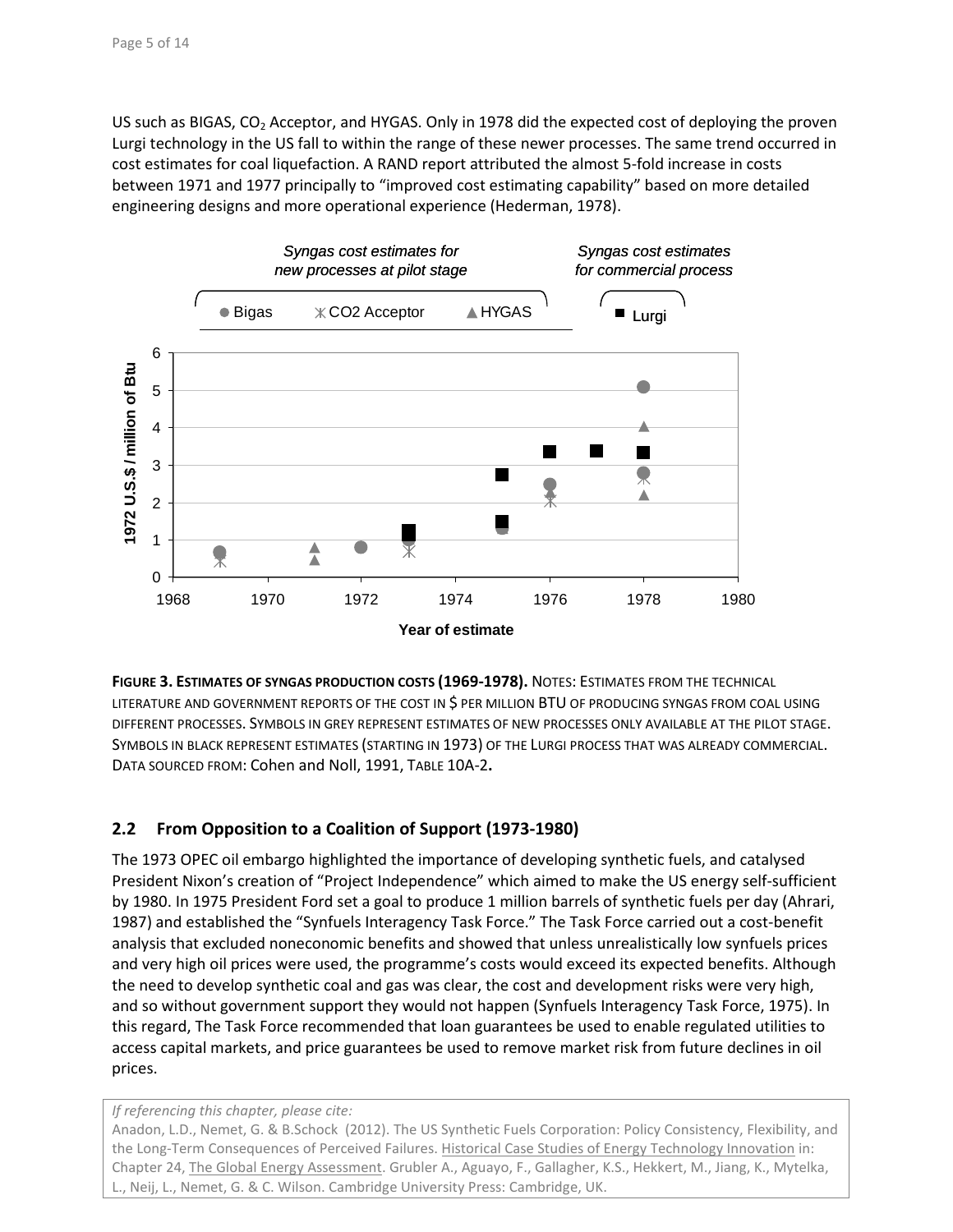A broad 'coalition of opponents' opposed a proposed loan guarantee programme on the grounds that it would involve commitment of enormous resources, highly uncertain outcomes, and excessive government involvement in the industry [\(Ahrari, 1987\)](#page-11-8). Two reports released in 1976 by spending oversight bodies concluded that the loan guarantee policy lacked adequate economic justification and had been insufficiently discussed (Cohen and Noll, 1991). Environmental groups joined fiscal conservatives to oppose commercial synfuels facilities because they anticipated "massive environmental problems, including air pollution, groundwater contamination and disposal of huge amounts of toxic wastes" [\(League of Conservation Voters, 1987;](#page-12-7) [McCloskey, 1981\)](#page-12-8).

The tide turned in support of the commercialization of synfuels in October 1978, when Iranian oil workers went on strike, followed by protests and the exile of the pro-western Shah in early 1979. Iranian production dropped from 6 to 1.2 million barrels of oil per day within 2 months. In June 1979, a legislative measure was passed to provide loan guarantees, loans, and price contracts to support the domestic production of 0.5 million barrels per day of synfuels. In July 1979, President Carter, who had been criticized for not doing enough, proposed an even bigger 10-year commitment of \$88 billion (1980\$), supported by an oil windfall profits tax levied on oil producers in the same year. This federal spending would be divided into an initial 4-year phase with \$20 billion to be disbursed by a proposed new institution, the Synthetic Fuel Corporation (SFC), and a second phase with the remaining \$68 billion [\(Time, 1980\)](#page-12-9).

The SFC's mandate was to achieve production of 0.5 million barrels per day by 1987, and 2 million barrels per day by 1992, which would have replaced one quarter of crude oil and petroleum imports. With some modifications, this proposal was incorporated into the Energy Security Act and signed into law in 1980 [\(Ahrari, 1987\)](#page-11-8). The creation of the SFC was supported by technical experts and lawmakers alike [\(Deutch and Lester, 2004\)](#page-11-0), enshrining their belief that it would be possible to move from liquefaction and gasification plants processing tens or hundreds of tons of coal per day, to plants processing thousands and tens of thousands within 7 years. The Energy Security Act also included a further \$6.8 billion (1980\$) of funding for synfuels (through the DoE, through Department of Defense purchase contracts, and for the production of alcohol fuels) as well as \$1 billion for solar energy and conservation R&D [\(Deutch and Lester, 2004\)](#page-11-0).

#### **2.3 The Synthetic Fuel Corporation (1980-1986)**

The short history of the SFC was characterized by high turnover in its administration, slowness in the processing of proposals, scandal, and falling support - but a relative success in meeting construction deadlines. Delays associated with a change in government meant the SFC did not become operational until February 1982 [\(Raloff, 1982\)](#page-12-10). Between mid 1980 and early 1982, DoE was given about \$6 billion (1980\$) to serve as the implementing agency for the SFC [\(Cohen and Noll, 1991\)](#page-11-2). In 1981, DoE committed to supporting three projects, two of which were subsequently transferred to the SFC when it became operational (see [Table 1\)](#page-6-0).

SFC solicited more projects and by 1985 had received about 100 distinct proposals of which three were funded [\(Cohen and Noll, 1991\)](#page-11-2). The SFC used several criteria to make decisions about projects to support. Since its goal was to meet its production goals, two major criteria used were commercial and technical viability (i.e., technically realistic, lowest cost projects), but the SFC also considered the value

*If referencing this chapter, please cite:*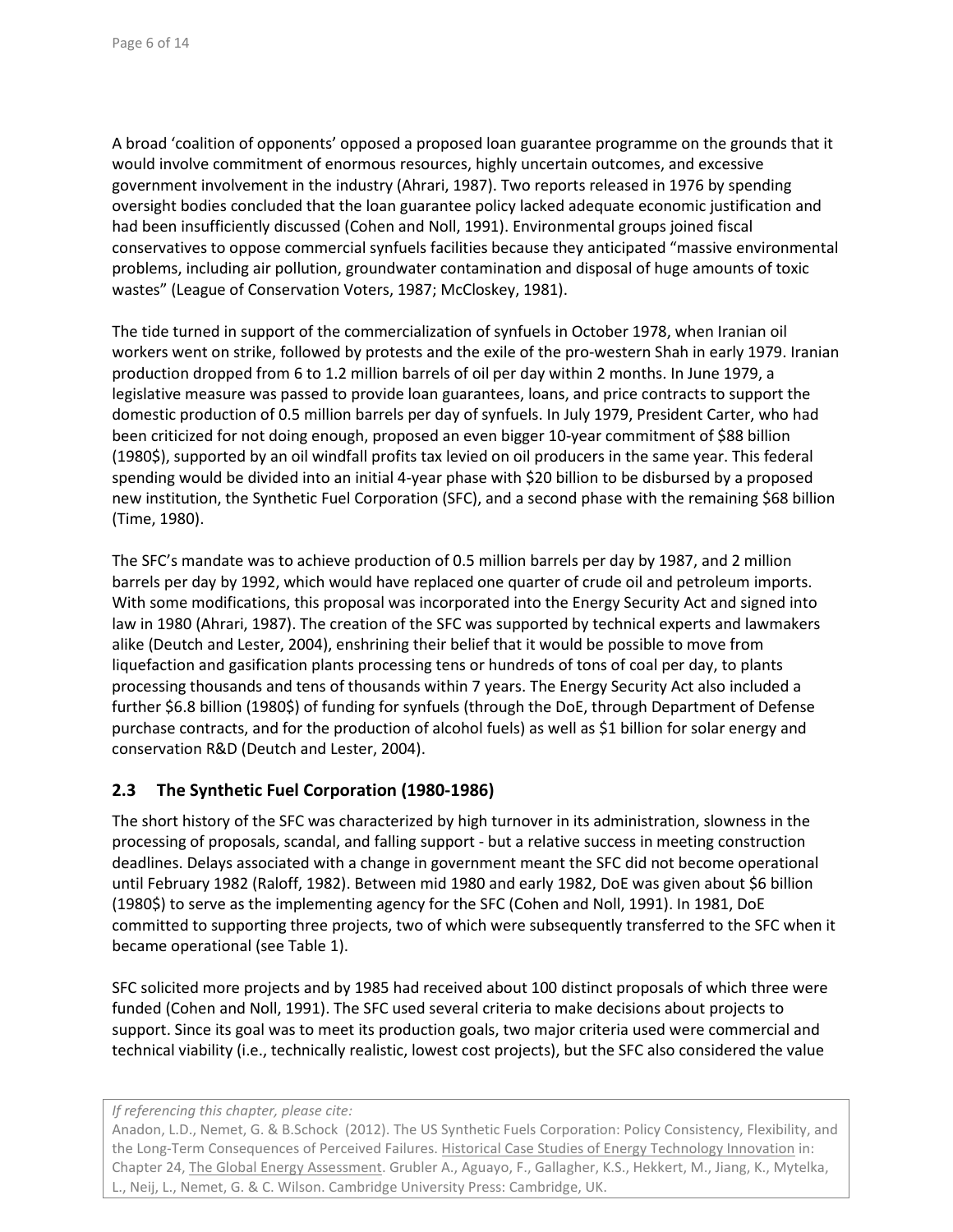of having a diversity of technological approaches, of good long-term prospects, of low environmental impacts (including water consumption).

The 6 projects shown i[n Table 1](#page-6-0) differed from those supported during the 1960s and 1970s in that all were completed on time, and in the case of the three coal gasification projects, all utilized Western coal and indirect liquefaction, as opposed to direct liquefaction which had been used previously for Eastern coals.

<span id="page-6-0"></span>**TABLE 1. NEW SYNFUEL PROJECTS IN THE US (1980-1986).** NOTES: ALL PROJECTS MANAGED BY THE SFC EXCEPT GREAT PLAINS PROJECT. DATA SOURCED FRO[M BOHN ET AL.,](#page-11-3) 1980; [RALOFF,](#page-12-11) 1986; [ANDREWS,](#page-11-9) 2006; HOLT, [2005;](#page-12-12) [PRIDDY,](#page-12-13) [2008;](#page-12-13) THE PACE [COMPANY CONSULTANTS &](#page-12-14) ENGINEERS, 1985.ADDITIONAL INFORMATION ON EXXON-TOSCO PROJECT FROM [BARTIS ET AL.,](#page-11-10) 2005; [EXXON,](#page-12-15) 1982, ON GREAT PLAINS PROJECT FROM [UNITED STATES V.](#page-13-1) GREAT PLAINS [GASIFICATION ASSOCIATES,](#page-13-1) 1987; US DOE, [2010B,](#page-13-2) ON UNION OIL PROJECT FROM [BARTIS ET AL.,](#page-11-10) 2005; O&G [JOURNAL,](#page-12-16) [1991,](#page-12-16) ON COOL WATER PROJECT FROM [COHEN AND NOLL,](#page-11-2) 1991, AND ON FORREST HILL PROJECT FROM [BAYRER,](#page-11-11) 1991.

| Project                                                                                                     | Project Type &<br><b>Design Capacity</b>                                                                                                   | <b>Contract</b><br><b>Date</b> | <b>Type of</b><br>Award                                   | <b>Amount in</b><br>\$ billion<br>(current | <b>Brief History</b>                                                                                                                                                                                                                                                                                                       |
|-------------------------------------------------------------------------------------------------------------|--------------------------------------------------------------------------------------------------------------------------------------------|--------------------------------|-----------------------------------------------------------|--------------------------------------------|----------------------------------------------------------------------------------------------------------------------------------------------------------------------------------------------------------------------------------------------------------------------------------------------------------------------------|
|                                                                                                             |                                                                                                                                            |                                |                                                           | year \$)                                   |                                                                                                                                                                                                                                                                                                                            |
| Exxon-TOSCO Oil<br>Shale Project<br>(Colorado)<br>- transferred to SFC<br>from DoE                          | Oil Shale<br>47,000 barrels per<br>day                                                                                                     | Aug 1981                       | Loan<br>guarantee                                         | $$1.15$ bn                                 | Costs increased up to 200%<br>associated with production at half<br>design capacity and falling oil<br>prices. Terminated by Exxon in May<br>1982.                                                                                                                                                                         |
| <b>Great Plains Coal</b><br><b>Gasification Project</b><br>(North Dakota)<br>- not managed by<br><b>SFC</b> | <b>Coal Gasification</b><br>(Lurgi gasifier)<br>137.5 million<br>cubic feet syngas<br>per day<br>(about 16,000<br>tons of coal per<br>day) | Jan 1982                       | Loan<br>guarantee                                         | \$2.02 bn                                  | First use of Lurgi gasifier in the US.<br>Completed in 1984 on time and<br>under budget. Operator defaulted<br>on loans in 1985 due to low gas<br>prices. DoE took over plant in 1986<br>then sold it on to Dakota Gas. Plant<br>still produces syngas and is now<br>being used to demonstrate CO <sub>2</sub><br>capture. |
| Union Oil<br>Parachute<br>Creek Shale Oil<br>Project (Colorado)                                             | Oil Shale<br>10,400 barrels per<br>day                                                                                                     | Jul 1981                       | Price<br>Guarantee<br>$$42.5^{\circ}$ per<br>barrel)      | \$0.4 bn                                   | Completed on time. Operated until<br>June 1991 but at half design<br>capacity due to performance<br>problems.                                                                                                                                                                                                              |
| - transferred to SFC<br>from DoE                                                                            |                                                                                                                                            | Oct 1985                       | Loan and<br>Price<br>Guarantees                           | \$0.5 bn                                   |                                                                                                                                                                                                                                                                                                                            |
| Cool Water<br><b>Gasification Project</b><br>(California)<br>- SFC project                                  | <b>Coal Gasification</b><br>(Texaco gasifier<br>with GE107E<br>turbine)<br>100 MW<br>(660-850 tons<br>coal per day)                        | Jul 1983                       | Price<br>Guarantee<br>$$12.5^{\circ}$ per<br>million Btu) | \$0.12 bn                                  | First integrated gasification<br>combined cycle (IGCC)<br>demonstration plant. Completed on<br>time and under budget. Operated<br>successfully until closure in 1998.                                                                                                                                                      |
| Dow Syngas Project Coal Gasification                                                                        |                                                                                                                                            | Apr 1984                       | Price                                                     | \$0.62 bn                                  | Dow's gasifier at three times larger                                                                                                                                                                                                                                                                                       |

*If referencing this chapter, please cite:*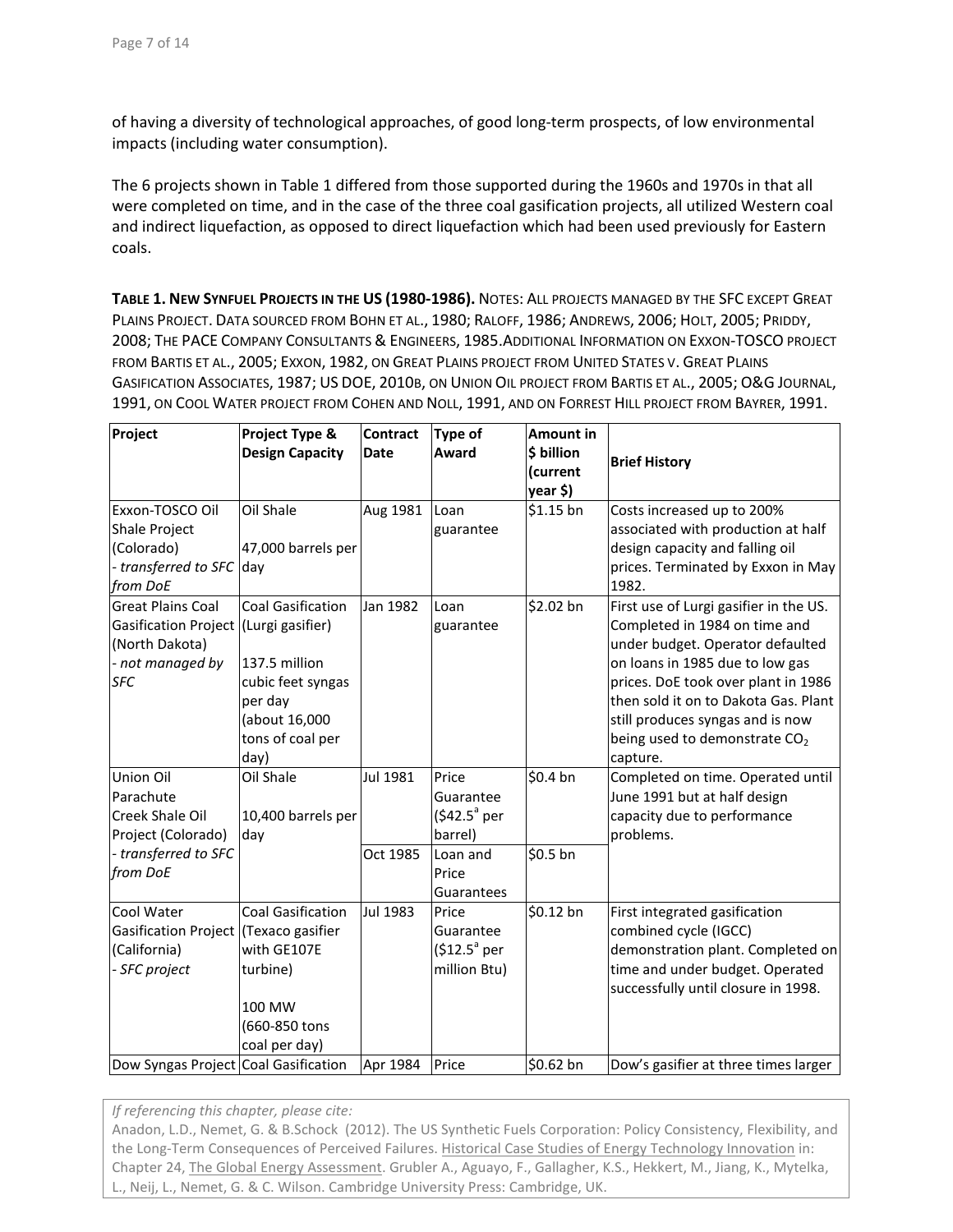| (Louisiana)         | (Dow E-Gas           |          | Guarantee           |            | scale than previous pilot. Operated |
|---------------------|----------------------|----------|---------------------|------------|-------------------------------------|
| - SFC project       | gasifier)            |          | $$12.5^{\circ}$ per |            | lfrom 1987 until 1995               |
|                     |                      |          | million Btu         |            |                                     |
|                     | 155 MW               |          | for 10 years)       |            |                                     |
|                     | $(1,580$ tons of dry |          |                     |            |                                     |
|                     | sub-bituminous       |          |                     |            |                                     |
|                     | coal per day)        |          |                     |            |                                     |
| Forest Hill Heavy   | Heavy Oil            | Sep 1985 | Loan & Price        | $$0.06$ bn | Completed within budget.            |
| Oil Project (Texas) |                      |          | <b>Guarantees</b>   |            | Defaulted on loans after 2 years of |
| - SFC project       | 1,000-1,400          |          | $(540^{\circ}$ per  |            | operation likely due to price       |
|                     | barrels per day      |          | barrel for first    |            | guarantee not covering actual       |
|                     |                      |          | 50,000              |            | production costs, and filed for     |
|                     |                      |          | barrels)            |            | bankruptcy.                         |

<sup>a</sup> adjusted for inflation

# **3 THE END OF THE SFC AND THE SYNFUELS PROGRAMME**

Congressional support for the SFC declined due to a combination of falling oil prices, the increasing likelihood that synfuels would not be needed, the failure to meet production goals, as well as corruption involving the SFC president. By July 1985, SFC projects had only produced 2% of the 0.5 million barrels per day goal [\(Raloff, 1986\)](#page-12-11), and oil prices had fallen to around \$20/barrel, a third of the early estimated cost of synfuel production. In addition, the SFC was investigated for nepotism and further criticized for "administrative largesse" - generous salaries and pension benefits for its administrators [\(Raloff,](#page-12-17) 1985).

Public support for strong government action on energy seemed restricted to crises. Surveys between 1973 and 1985 found that only in 1974 and 1979, immediately after the two major supply shocks, was energy considered to be America's "most important problem" by more than one quarter of the people surveyed [\(Ahrari, 1987\)](#page-11-8). Environmental organizations mounted a campaign in 1981 to stop the development of synfuels and abolish the SFC [\(Friends of the Earth, 2010\)](#page-12-18). With all of these factors running against the SFC, the 'coalition of opponents' was formed again, and the Synthetic Fuels Corporation was abolished in January 1986.

The SFC itself only spent \$960 million: 60% went on the Dow Syngas project, 29% on other projects, and 11% on administrative expenses [\(Priddy, 2008\)](#page-12-13). Adding in the \$1.5 billion loan default by the Great Plains Coal Gasification project, the total investment in the US Synfuels programme was \$4.5 billion (in 2010\$). A further \$7.6 billion had been invested in coal liquefaction and gasification R&D and pilot programs through the 1960s and 1970s. And after the authorization of the SFC, an additional \$0.6 billion were spent between 1982 and 1984. Nevertheless, the goal that had motivated these investments producing 2 million barrels of synthetic oil per day by 1992 - were not achieved.

# **4 GASIFICATION TECHNOLOGY DIFFUSION AND SPILLOVERS**

Although the SFC's production targets were not met, the three gasifiers used in the coal gasification projects shown i[n Table 1](#page-6-0) are among the most widely used gasification technologies today. These are the Lurgi, GE Energy (previously Texaco), and E-Gas ConocoPhillips (previously Dow) gasifiers. In 1984, there were already 26,000 MWth of installed syngas capacity worldwide, three quarters of which were produced by SASOL, the South African energy company using the Lurgi gasifier, and further processed

#### *If referencing this chapter, please cite:*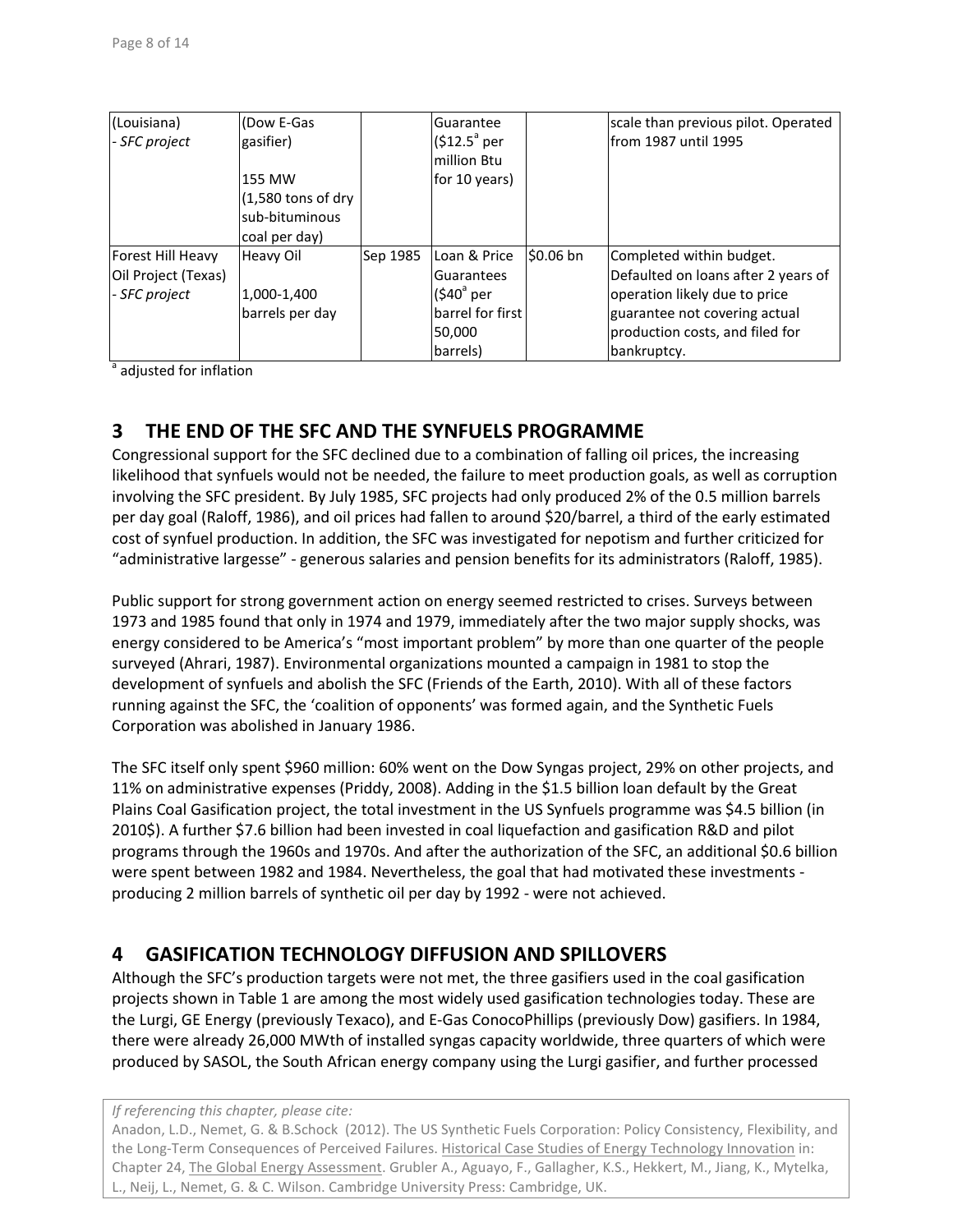using Fischer-Tropsch synthesis to produce liquid fuels. By 2007, total gasification capacity globally had more than doubled to 56,000 MWth [\(Tennant, 2010\)](#page-12-19). As shown i[n Figure 4,](#page-9-0) most of this was produced by six types of gasifiers of which the three noted above accounted for over two thirds. Most of this capacity is used to produce chemicals and liquid fuels.

Several factors may have enabled the diffusion of the GE (Texaco) and E-Gas ConocoPhillips (Dow) designs. First, price guarantees under the SFC created a protected market niche which allowed experience and data to be accumulated on 12 years of operation of the Cool Water project and 9 years of operation of the Dow Syngas project. Second, there was relative continuity in the companies engaged in the projects that then commercialized the gasification technologies and the networks that were created.

Constructed in 1984, the Cool Water plant was the first integrated gasification combined cycle (IGCC) demonstration plant in the world. Cool Water was essential to the decision by Tampa Electric company, with Texaco, GE, and other partners (and supported by DoE), to build the Tampa Polk IGCC plant. GE's direct involvement with the Cool Water and Tampa Polk plants allowed it to gain installation and operational experience with the gasification technology and the integration of the IGCC plants. Cool Water also enabled subsequent scale up of gasification and IGCC plant integration for other plants, including two in the US and two in Italy. GE claims that Cool Water demonstrated fuel flexibility (e.g., use of coal and fuel oil), and that Tampa Polk proved power and process heat integration.

Similarly, the Dow E-Gas gasifier used in the Dow Syngas project was later used by ConocoPhillips, having acquired the technology, in the 262MW Wabash River IGCC plant under a 50% cost-share with DoE. For at least 3 years ConocoPhillips employees worked at the Dow Syngas facility, creating the opportunity to transfer tacit knowledge (or know-how) in addition to physical infrastructure and technology. The Wabash River plant has also been used to test components, such as ceramic membranes, a warm gas clean up process, syngas cooler coatings, and gasifier temperature measurements [\(US DOE, 2002\)](#page-13-3).

DoE was a common partner in the Cool Water and Dow Syngas projects, as well as in the Tampa Polk and Wabash plants, and also served to provide some continuity. The Great Plains project was able to provide operational data because once the original operators had defaulted on their loan and plant ownership transferred to DoE, DoE had the incentive to recover some of its costs and use it for testing. The Oil Shale Symposium proceedings, the Cameron (later named PACE) Synthetic Fuels reports which date back to 1964, and DoE reports on coal gasification in the early 2000s, all contributed to make more technical information available to the wider community (e.g., [NETL, 2002\)](#page-12-20).

While lack of a counterfactual makes it hard to determine whether the diffusion of these technologies would not have taken place if the US government had not incentivized commercialization, the actions of the US government are likely to have accelerated diffusion processes. The gasification technologies developed and the operational experience gained may also play an important role if the capture of  $CO<sub>2</sub>$ from IGCC plants becomes an important strategy for reducing  $CO<sub>2</sub>$  emissions. Spillover benefits can similarly be identified from the \$170 million of support for the two oil shale projects (Parachute Creek and Forest Hill) and the heavy oil project (Exxon-TOSCO) shown in [Table 1.](#page-6-0) The Exxon-TOSCO project has provided valuable information regarding the cost, energy consumption, and environmental impacts of oil shale underground mining. The Parachute Creek project's performance problems have uncovered

#### *If referencing this chapter, please cite:*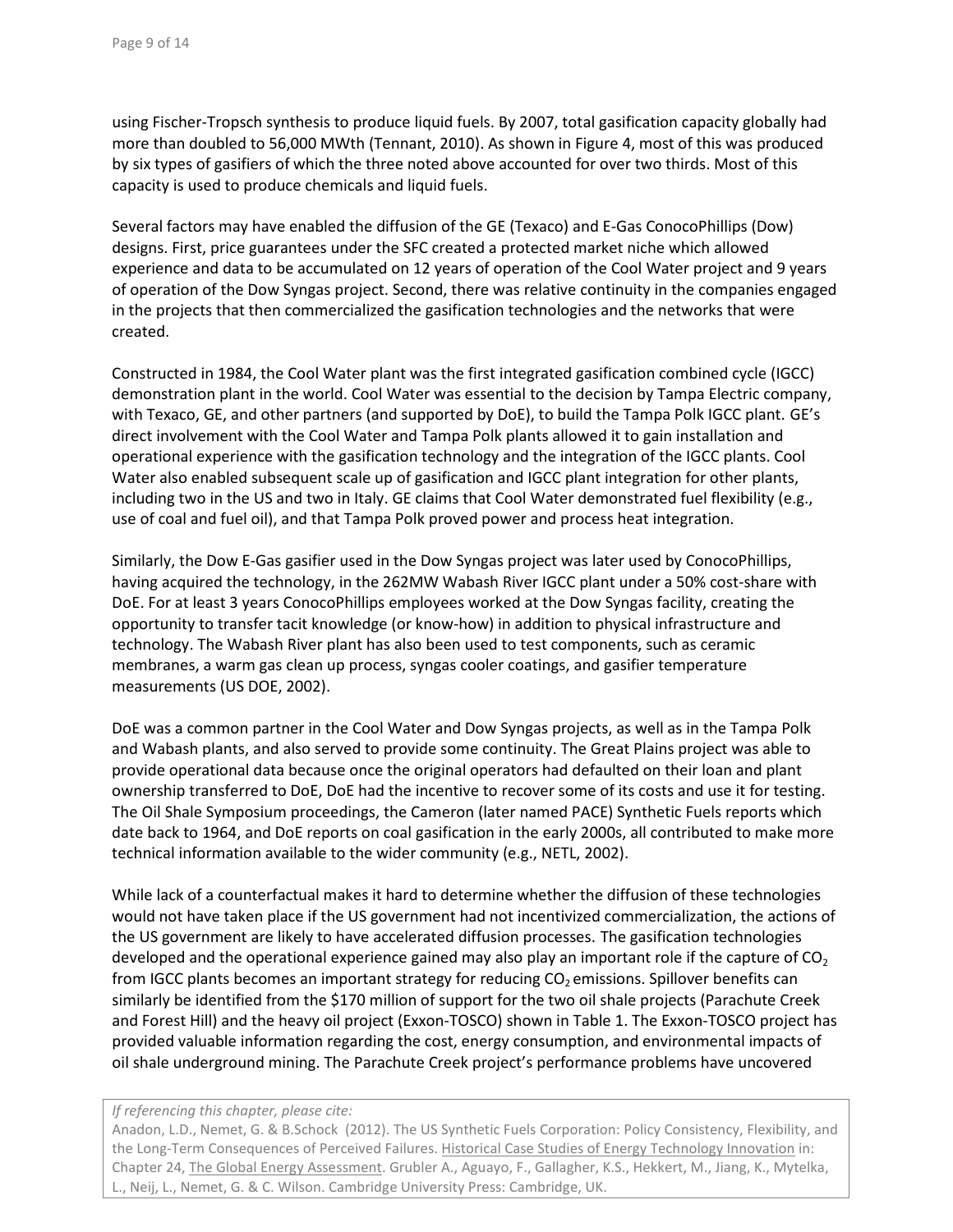

some of the complexities involved in shale oil retorting, which involves heating the rock at high temperature to obtain hydrocarbon liquids for further refining [\(Bartis et al., 2005\)](#page-11-10).

<span id="page-9-0"></span>**FIGURE 4. WORLDWIDE GASIFICATION CAPACITY IN 2007 BY TECHNOLOGY.** NOTES: KBR = KELLOGG BROWN ROOT. DATA SOURCED FROM [TENNANT,](#page-12-19) 2010.

# **5 LESSONS FROM THE SYNTHETIC FUELS PROGRAMME**

Was the SFC a mistake? The simplest interpretation of the SFC is that it represents a policy failure because the projects it funded failed to achieve the programme's aggregate production targets. Some conclude that the government's primary mistake lies in its miscalculation of future oil prices, or in its decision to promote the demonstration and deployment of synfuels, rather than some other means of addressing high oil prices. However, given the notoriously poor history of forecasting energy prices [\(Craig et al., 2002\)](#page-11-12) a programme like the SFC is better viewed as insurance against high prices in the future [\(Deutch, 2005;](#page-11-1) [Schock, 1999\)](#page-12-21). Under this interpretation, just because the insurance proves unnecessary does not mean it was a bad idea to buy it.

Another set of interpretations emphasizes the SFC's technical legacy. Projects funded by the SFC, such as the Cool Water project, established the technical foundations for future IGCC plants [\(PCAST, 1997;](#page-12-22) [US](#page-13-4)  [DOE, 2009\)](#page-13-4). The Dow Syngas project laid the foundations for the commercial scale use of the E-Gas gasifier. In addition, the plants served as test beds for new technologies. The Great Plains project, for example, is still used to test  $CO<sub>2</sub>$  capture technologies.

In addition, some have suggested that the novel structure of the SFC could serve as a model to support future large demonstration efforts, as it had the flexibility, tools, and competence not present in other

*If referencing this chapter, please cite:*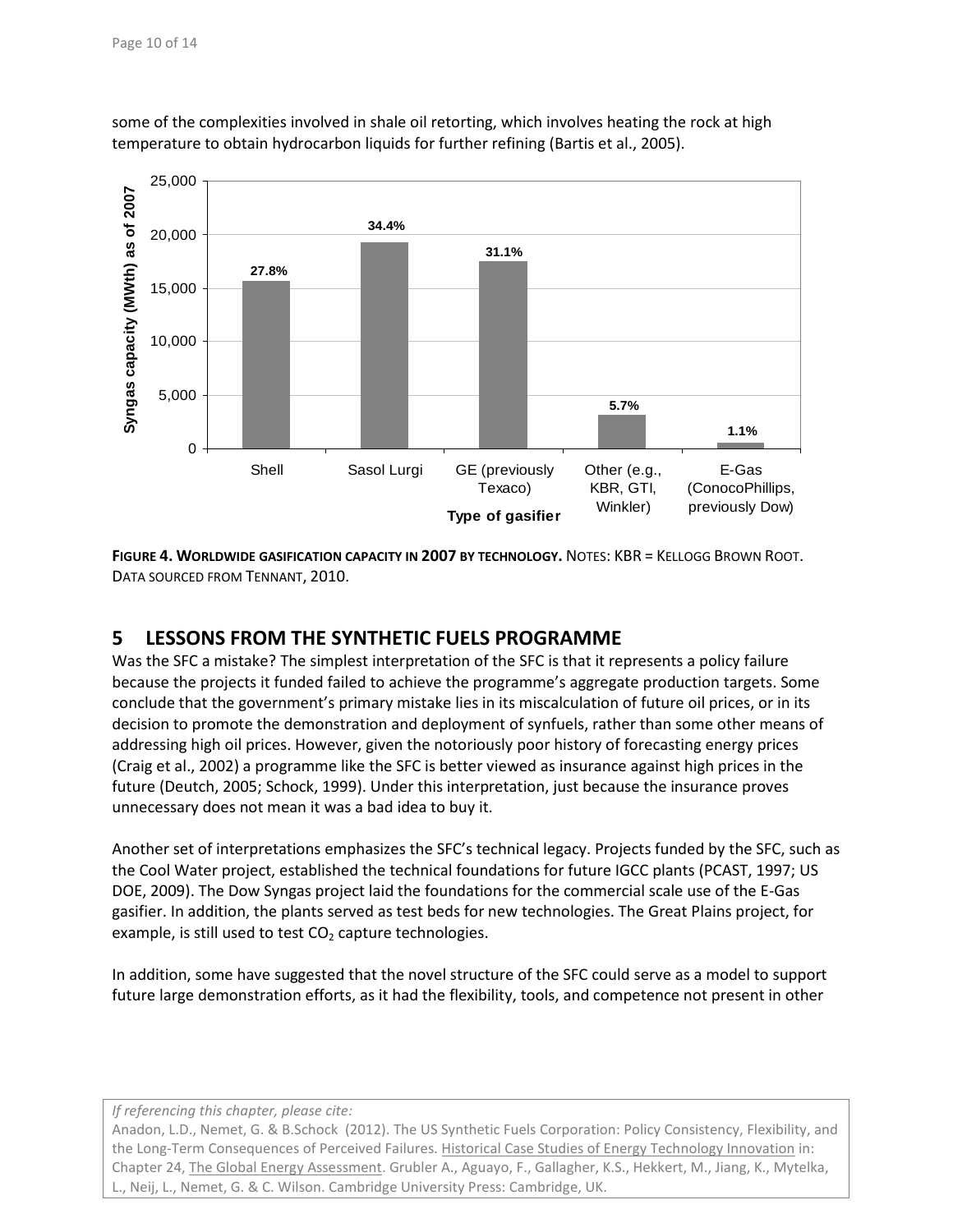US energy-related entities. $1/2$  $1/2$  As an example, the Cool Water project was completed ahead of schedule and under budget despite being the first IGCC demonstration plant in the world [\(PCAST, 1997\)](#page-12-22). The newly established Advanced Research Projects Agency for Energy, or ARPA-E, which provides financial support for high-risk, high pay-off energy technology projects was modelled after DARPA (an equivalent agency promoting defense-related research) but has elements that are also common to the SFC.

The criticisms of the SFC that remain most relevant relate to the programme's overall objective. The imposition of a production goal independent of prevailing energy market prices and without significant experience in full-scale synfuel demonstration projects meant that the SFC programme was likely to be much more expensive, risky, and prone to years of backlash than it would have been if its initial goal had been to provide information to the private sector on the technical, environmental, and economic aspects of a synfuels technology [\(Deutch, 2005\)](#page-11-1). A focus on knowledge generation rather than production may have resulted in selection of different projects, and perhaps a large number of smaller projects - although some of the same projects may have still received funding. On the other hand, it's unclear that a large set of small projects would have generated the same information and spillover benefits as six large ones. And in any case, a knowledge generation approach would not have been consistent with ambitions to dramatically reduce oil import dependence. These expectations for the programme were excessively high, with the SFC presented by the government as the solution to energy security concerns. When oil prices collapsed and it became obvious that synthetic fuels were not needed - at least not in the short to medium term - and that the SFC was nowhere near its goal of producing 0.5 million barrels of oil per day, it became politically impossible to maintain the programme even though most projects were of technical value. High salaries and corruption exacerbated the SFC's loss of support. This 'boom and bust' cycle of excessive hype followed by periods of lower support does not foster a consistent environment for innovation, though it is worth noting the tension between managing expectations and building political support for large (and long-range) programs like the SFC.

The SFC experience also points to the fact that investing large amounts of money to accelerate innovation in a particular area does not guarantee results over a short (or any) period of time. As innovation inputs, time and money are not always interchangeable. Resources at the SFC's disposal were large, but its production goals over the short timeframe set by policymakers was not met.

The SFC experience also indicates that having a good management and independent programme evaluation mechanism becomes essential to reduce government expenditures and backlash as soon as there is a high level of certainty that a programme will not be cost effective over the necessary timeframe. This is particularly important in cases like the SFC, because as discussed previously, costs were tied to the market and expectations were set very high. If the programme, market, and political developments had been followed more closely, it might have been possible to redefine the SFC goals without shutting down the whole effort before its continuation became politically unsustainable. Redefining programme goals might also have reduced the damaging perception of the programme being a complete failure. This point also highlights the tension between having consistent initiatives and flexible programs that allow cutting losses.

*If referencing this chapter, please cite:*

<span id="page-10-0"></span> $1$  A new institution established in 2007 but funded in 2009, ARPA-E (or Advanced Research Projects Agency for Energy) provides financial support for high-risk, high pay-off energy technology projects was modeled after DARPA (an agency promoting research in defense-related topics after which ARPA-E was modelled) but has elements that are also common to the SFC.

Anadon, L.D., Nemet, G. & B.Schock (2012). The US Synthetic Fuels Corporation: Policy Consistency, Flexibility, and the Long-Term Consequences of Perceived Failures. Historical Case Studies of Energy Technology Innovation in: Chapter 24, The Global Energy Assessment. Grubler A., Aguayo, F., Gallagher, K.S., Hekkert, M., Jiang, K., Mytelka, L., Neij, L., Nemet, G. & C. Wilson. Cambridge University Press: Cambridge, UK.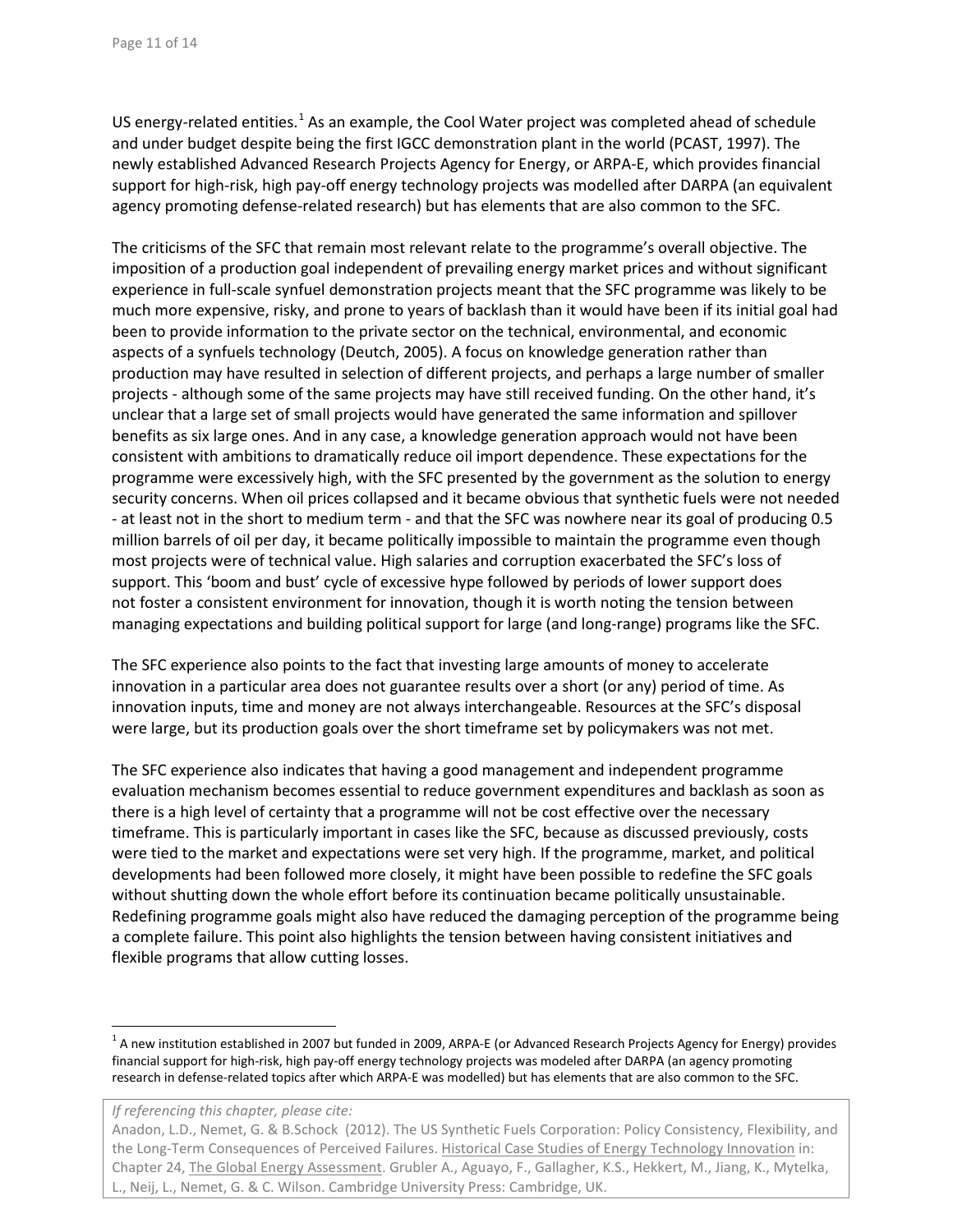The ultimate legacies of the SFC programme are threefold. First, the perceived failure of the SFC has imposed costs that go well beyond the \$4.5 billion (in 2010\$) spent between 1981 and 1986. The interpretation of technical failure as poor policy has contributed significantly to the US government's aversion to large-scale demonstrations. The first large energy technology demonstration project since the days of the SFC is the controversial FutureGen carbon capture and storage project which was first announced in 2003 but is not expected to be completed until 2015. Second, the apparent technical infeasibility of direct and indirect liquefaction is likely to have affected the funding and development of biomass to liquid conversion technologies in the United States until today - an effort that has been almost exclusively focused on biochemical as opposed to thermochemical conversion technologies [\(Williams, 2007\)](#page-13-5). Third, and more favourably, the SFC improved and accelerated the diffusion of liquefaction and gasification technologies that are used in many countries, and which have the potential to address current energy problems. And lessons have been learnt. Current efforts to produce biologically-derived transportation fuels combine a serious commitment to research with a production goal that is much less ambitious than that of the SFC.

## **6 FURTHER READING**

There are two excellent book chapters on the US synthetic fuels programme in books by Cohen and Noll (1991) and Deutch and Lester (2004).

## **7 REFERENCES**

<span id="page-11-9"></span><span id="page-11-8"></span>Ahrari, M. E., 1987. Public Opinion and Synfuels Policy. *Political Science Quarterly,* 102(4): 589-606. Andrews, A., 2006. *Oil Shale: History, Incentives, and Policy,* Congressional Research Service Report.

- <span id="page-11-10"></span>Bartis, J. T., LaTourrette, T., Dixon, L., Peterson, D. J. & Cecchine, G., 2005. *Oil Shale Development in the United States: Prospects and Policy Issues,* Rand Corporation, Santa Monica, CA, USA.
- <span id="page-11-11"></span>Bayrer, R. L., 1991. Appraisal of current projects in synthetic fuels technology. *Fuel,* 70(November): 1328.
- <span id="page-11-7"></span>Blazek, C. F., Baker, N. R. & Tison, R. R., 1979. *High-Btu Coal Gasification Processes,* Institute of Gas Technology, Chicago, IL, USA.
- <span id="page-11-3"></span>Bohn, E. M., Cowles, J. O., Iyer, R. I., Dadiani, J. & Oyster, J. M., 1980. *Utilization of Synthetic Fuels: An Environmental Perspective,* U.S. Environmental Protection Agency, McLean, VA, USA.
- <span id="page-11-2"></span>Cohen, L. R. & Noll, R. G., 1991. *The Technology Pork Barrel,* Washington, DC, Brookings.
- <span id="page-11-12"></span>Craig, P. P., Gadgil, A. & Koomey, J. G., 2002. What Can History Teach Us: A Retrospective Examination of Long-Term Energy Forecasts for the United States. *Annual Review of Energy and Environment,* 27: 83-118.
- <span id="page-11-1"></span>Deutch, J. M., 2005. *What Should the Government Do to Encourage Technical Change in the Energy Sector?,* Massachusetts Institute of Technology, Cambridge MA.
- <span id="page-11-0"></span>Deutch, J. M. & Lester, R. K., 2004. *Making technology work: applications in energy and the environment,*  Cambridge, UK, Cambridge University Press.
- <span id="page-11-4"></span>Dravo Corp., 1976. *Engineering Support Services Clean Boiler Fuel Demonstration Plant*, Energy Research and Development Administration, Technical Information Center, Chemical Plants Division.
- <span id="page-11-5"></span>Edgar, T. F., 1983a. Chapter 7 - Coal Gasification. *Coal Processing and Pollution.* Houston, TX, USA: Gulf Publications Company.
- <span id="page-11-6"></span>Edgar, T. F., 1983b. Chapter 8 - Coal Liquefaction. *Coal Processing and Pollution.* Houston, TX, USA: Gulf Publications Company.

*If referencing this chapter, please cite:*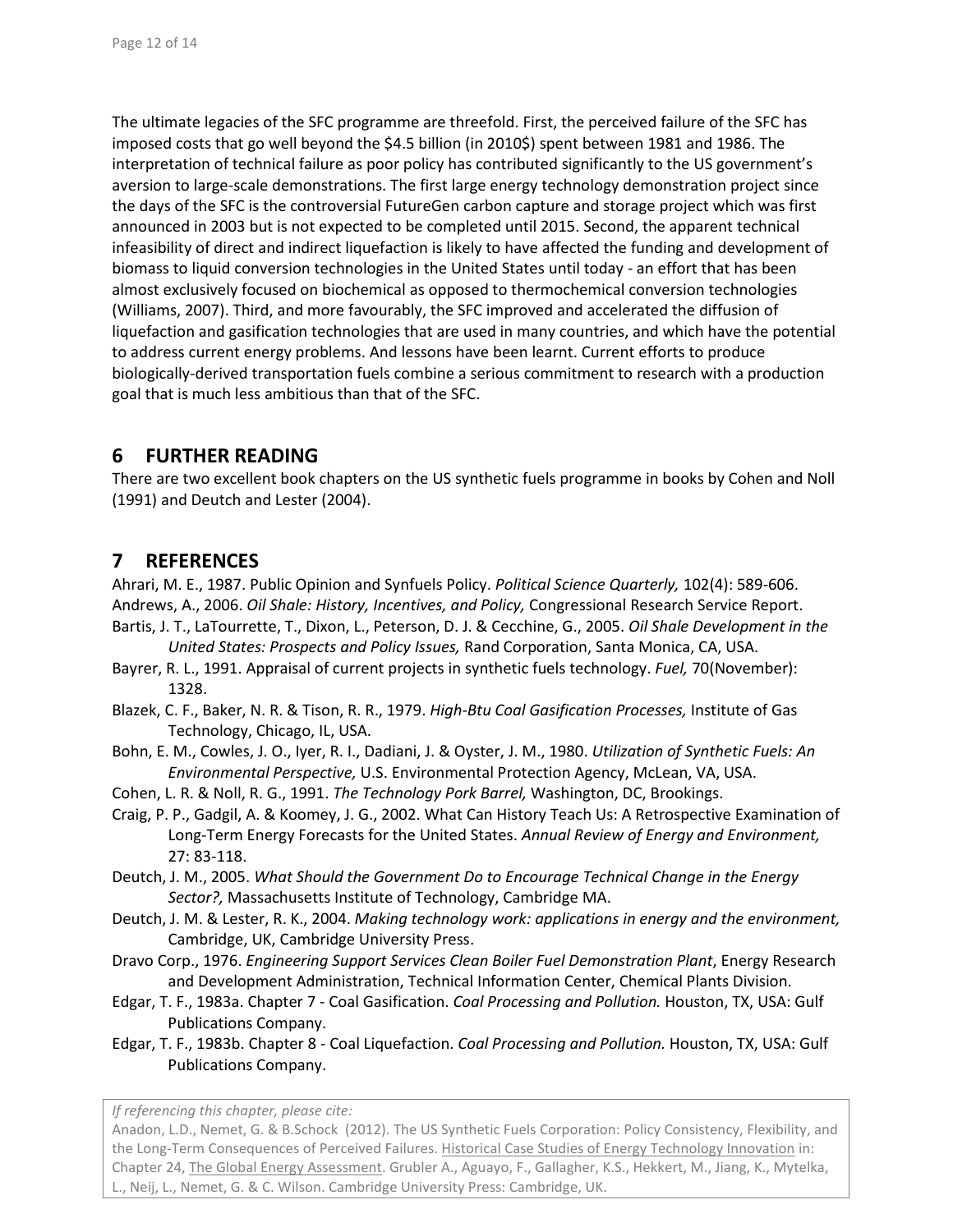- <span id="page-12-0"></span>EIA, 2008. *Annual Energy Outlook Retrospective Review. Table 4. World Oil Prices, Projected vs. Actual,* Energy Information Administration. U.S. Department of Energy.
- <span id="page-12-1"></span>EIA, 2010a. *January-last update, Annual Oil Market Chronology* [Online]. Energy Information Administration. U.S. Department of Energy. Available: [http://www.eia.doe.gov/emeu/cabs/AOMC/Overview.html.](http://www.eia.doe.gov/EMEU/CABS/AOMC/OVERVIEW.HTML) 12 October 2010.
- <span id="page-12-2"></span>EIA, 2010b. *October-last update, Petroleum Navigator* [Online]. Energy Information Administration. U.S. Department of Energy. Available[: http://tonto.eia.doe.gov/dnav/pet/hist/wttimus2W.htm.](http://tonto.eia.doe.gov/DNAV/PET/HIST/WTTIMUS2W.HTM) 16 October 2010.
- <span id="page-12-15"></span>Exxon, 1982. Exxon's abrupt exit from shale. *Fortune,* (May): 105-106.
- <span id="page-12-18"></span>Friends of the Earth, 2010. *Our History* [Online]. Friends of the Earth. Available: [http://action.foe.org/content.jsp?key=3653.](http://action.foe.org/CONTENT.JSP?KEY=3653) 10 October 2010.
- <span id="page-12-5"></span>Hederman, W. F., 1978. *Prospects for the Commercialization of High-Btu Coal Gasification,* Rand Corporation, Santa Monica, CA, USA.
- <span id="page-12-4"></span>Herrick, J. A., 2002. Federal Financing of Green Energy: Developing Green Industry in a Changing Energy Marketplace. *Public Contract Law Journal,* 21(2): 259-260.
- <span id="page-12-12"></span>Holt, N., 2005. *Gasification and IGCC - Status, Challenges, Design Issues & Opportunities,* Powerpoint Presentation at the GCEP Advanced Coal Workshop, 15-16 March, Provo, Utah, USA.
- <span id="page-12-7"></span>League of Conservation Voters, 1987. *How the 99th Congress Voted on Energy and the Environment*  [Online]. League of Conservation Voters Report. Available:

http://www.lcv.org/images/client/pdfs/1985-1986 Scorecard.pdf. 16 October 2010.

- <span id="page-12-8"></span>McCloskey, M., 1981. The Environmental Impacts of Synthetic Fuels. *Journal of Energy Law and Policy,* 2: 1-12.
- <span id="page-12-20"></span>NETL, 2002. *Wabash River Coal Gasification Repowering Project: A DOE Assessment,* National Energy Technology Laboratory, US Department of Energy (US DOE), Report DOE/NETL-2002/1164, January.
- <span id="page-12-16"></span>O&G Journal, 1991. Unocal to close sole U.S. commercial oil shale plant. *Oil & Gas Journal,* 8(April): 38.
- <span id="page-12-22"></span>PCAST, 1997. *Federal Energy Research and Development for the Challenges of the Twenty-First Century,* President's Council of Advisors on Science and Technology, Executive Office of the President, Washington D.C., USA.
- <span id="page-12-13"></span>Priddy, H., 2008. *History of the United States Synthetic Fuels Corporation,* 28th Oil Shale Symposium, Colorado School of Mines, 13-15 October.
- <span id="page-12-10"></span>Raloff, J., 1982. Synfuels Corp. finally comes to life. *Science News,* 121(8).
- <span id="page-12-17"></span>Raloff, J., 1985. Washington deals synfuels a big blow. *Science News,* 128(6).
- <span id="page-12-11"></span>Raloff, J., 1986. Congress kills the U.S. Synfuels Corp. *Science News,* 129(2).
- <span id="page-12-3"></span>Rothberg, P., 1983. *Synthetic Fuels Corporation and National Synfuels Policy,* Congressional Research Service, Science Policy Research Division, Washington D.C., USA.
- <span id="page-12-21"></span>Schock, R. N., Fulkerson, W., Brown, M.L., San Martin, D., Greene, R.L. & Edmonds, J., 1999. How Much is Energy Research & Development Worth as Insurance? *Annual Review of Energy and Environment,* 24: 487-512.
- <span id="page-12-6"></span>Synfuels Interagency Task Force, 1975. *Synthetic Fuels Commercialization Program,* Synfuels Interagency Task Force for the President's Energy Resources Council.
- <span id="page-12-19"></span>Tennant, J. B., 2010. *Overview of DOE's Gasification Program,* National Energy Technology Laboratory, U.S. Department of Energy.
- <span id="page-12-14"></span>The PACE Company Consultants & Engineers, 1985. *Pace Synthetic Fuels Report,* The PACE Company Consultants & Engineers.
- <span id="page-12-9"></span>Time, 1980. Synfuels Success. *Time Magazine*, 2 June.

*If referencing this chapter, please cite:*